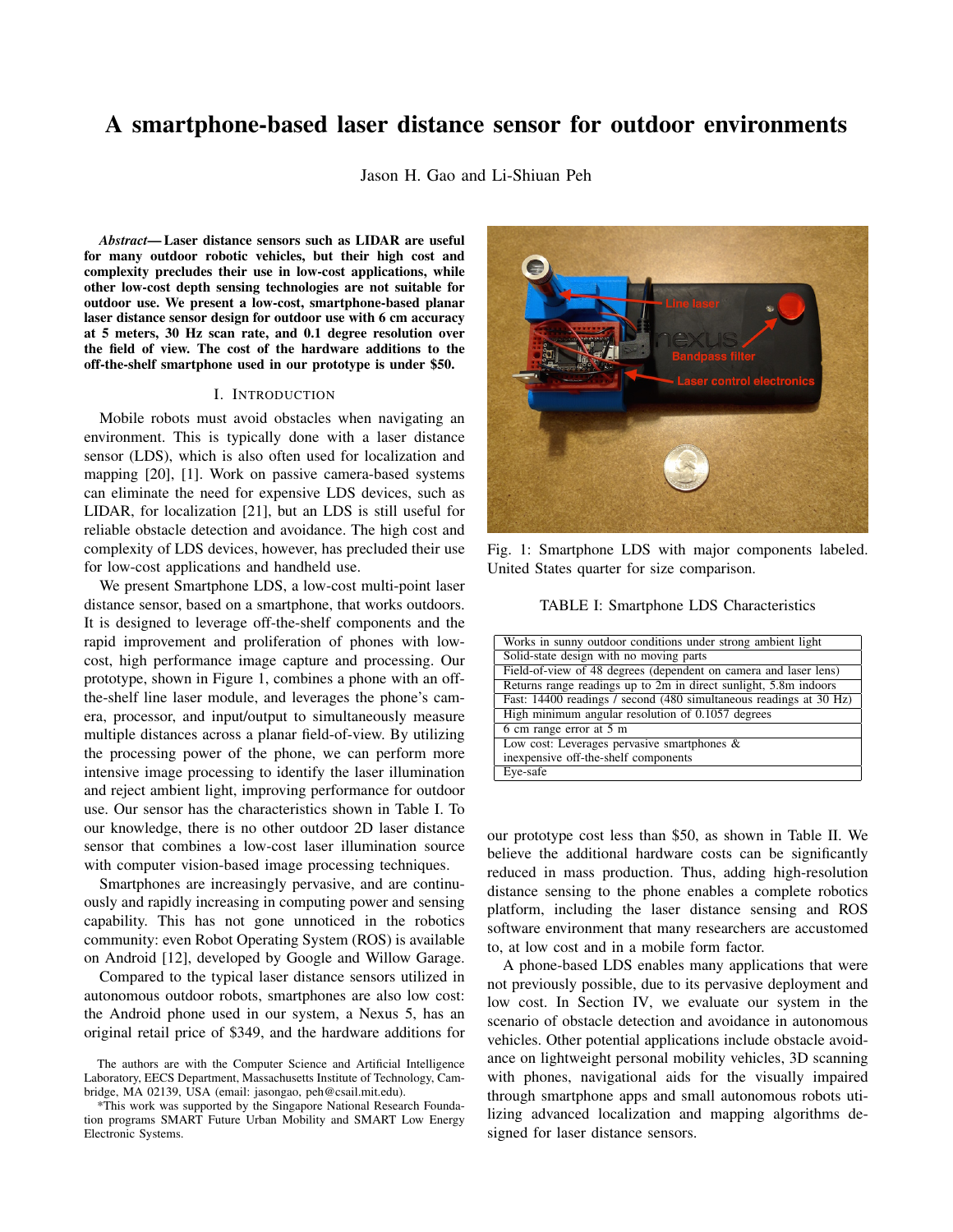TABLE II: Smartphone LDS Cost Breakdown

| <b>Total of hardware additions</b><br><b>Total including smartphone</b> | \$49<br>398      |
|-------------------------------------------------------------------------|------------------|
| 3D-printed mount                                                        | \$2              |
| Control electronics                                                     | $\overline{$12}$ |
| Line laser                                                              | \$22             |
| Optical bandpass filter                                                 | \$13             |
| Nexus 5 smartphone                                                      | \$349            |

There are several distinguishing characteristics of our design from prior work on low-cost laser distance sensors such as the Revo LDS [13] by Konolige *et al.* In particular, our design:

- Works outdoors, as shown in our evaluation in direct sunlight in Section IV-A. We tested the Revo LDS design outdoors by extracting the unit from a Neato XV-11 robotic vacuum cleaner, and were unable to obtain range measurements beyond half a meter when the target surface was illuminated by direct sunlight. The Revo LDS utilizes bandpass filtering and temporal synchronization of the laser illumination with a global shutter CMOS image sensor to reject ambient light, but sunlight is still too strong for it to reliably discriminate the laser light. Our design modulates the laser illumination and leverages relatively powerful heterogenous processing cores on smartphones to perform imageprocessing across multiple camera frames, improving ambient light rejection.
- Has a solid-state design with no moving parts. This makes it lower-cost and more suitable for handheld and/or consumer applications, with simple assembly, no gyroscopic effect from spinning parts, and no moving parts to break or wear out. This is unlike other laser distance sensors that typically use a spinning mirror or electronics to scan the laser and take measurements.
- Exploits silicon advances readily. Smartphones are pervasive, and have been rapidly increasing in computing power and camera performance. This means the performance of the system design will improve, and only relatively simple hardware modifications / attachments to the phone are required. For example, better cameras and processors in newer phones will improve the throughput, range resolution, angular resolution, and detection latency and/or lower cost.

## II. BACKGROUND AND RELATED WORKS

Addressing the general problem of distance sensing is important for mobile robots that must navigate unstructured environments. We discuss several typical approaches below:

• Laser distance sensors such as LIDAR have the advantage of high spatial resolution, allowing robots to discriminate between multiple types and sizes of obstacles, but its cost is prohibitive for lower-cost systems due to the need for high-speed circuitry for accurate time-of-flight ranging, high-powered laser diodes and photodetectors, and electromechanical components to scan the optics over the field of view.

- Stereo-vision has the advantage of not requiring active illumination, but relies on complicated and intensive computation, and performs poorly in environments that have surfaces lacking textures for the stereo correspondence algorithm to exploit.
- Ultrasound is low cost and commonly used on small mobile robots, but suffers from low range and low spatial resolution [2] that is inadequate for object discrimination and classification.
- Radar has the advantage of measuring an object's relative speed to the sensor in real-time by leveraging the doppler shift effect, but also suffers from poor spatial resolution across the field of view and high cost.

Our design's key contribution is that it is low-cost and works outdoors in sunlight. We use an active triangulation approach. Below, we discuss several related approaches in other active illumination distance sensors.

- Pulsed Time-of-Flight (ToF). Systems operating under this principle constitute what is typically considered LIDAR, and include devices such as the SICK LMS 291 and Velodyne 3D LIDAR sensors [7] that are often used in autonomous vehicles research. ToF sensors emit a very short, high-power laser pulse, and measure the time it takes to detect its reflection from a distant surface. The high-power lasers, sensitive photodetectors, highspeed electronics, and scanning optics found in these systems result in prohibitively high cost. Kimoto et. al. [11] developed a 3D LIDAR that is relatively lowcost compared to 3D LIDARs by adding a resonant mirror to a 2D LIDAR, but it still requires moving components and is high cost compared to our approach.
- Modulated light Time-of-Flight. SoftKinetic [4] and Kinect for Xbox One [17] both emit high-frequency (10s of MHz) modulated light and measure the phase shift of the return signal due to the time of flight to provide a 3D depth image. However, their ambient light rejection is not strong enough for outdoors use due to the wide divergence of illumination energy both horizontally and vertically. These approaches also require specialized CMOS imagers and control circuitry in order to capture and process signals at high speed.
- Structured light. Several commercially available depth sensors utilize structured light, measuring distortions in a projected pattern to determine depth, including Google Project Tango [9] and the original Kinect [10]. Similarly to the modulated light sensors above, they do not perform well outdoors due to ambient light quickly overpowering the sensor's illumination as the energy diffuses in both directions.
- Active stereovision. Intel's RealSense R200 [3] is a compact stereovision depth camera that utilizes patterned illumination to project noise and improve performance on surfaces lacking textures indoors. It requires a relatively powerful computer, however, and customers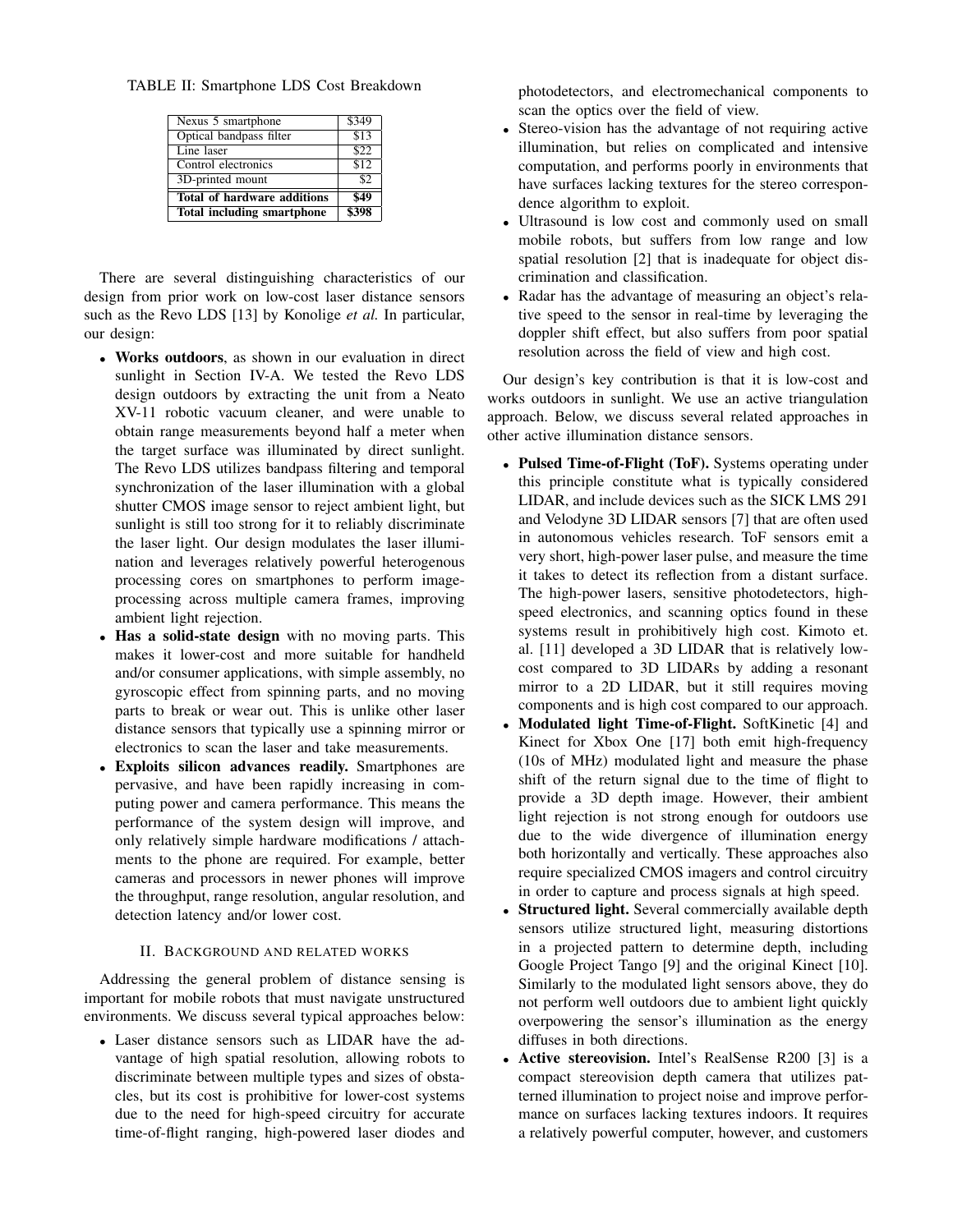report that it does not perform well outdoors [22].

• Active triangulation. Our design falls under this category of sensors, which use an illumination source and an arrayed image sensor to locate reflected illumination in the image and calculate the distance. Such systems have similar challenges detecting the active illumination in ambient light, which we address in our design.

Our system is novel in its use of line laser modulation, image processing, and the full use of a 2D image sensor to enable compact, low-cost 2D outdoor laser distance sensing with no moving parts. Our line laser beam diverges in only one axis, maintaining illumination flux at longer distances compared to depth cameras with illumination that diverges in two axes. Other laser distances sensors achieve greater ranges with highly-collimated beams that do not diverge in either axis, at the cost of requiring mechanical scanning, which increases cost and is contrary to our goal. To improve our range performance, we temporally modulate our illumination to increase ambient light rejection.

The Revo LDS [13] is similarly low-cost and also uses active triangulation, but mechanically scans its single-point sensor over the field of view and does not perform well outdoors (Section IV-A). Our design samples multiple points simultaneously without moving parts. Quigley et. al. [18] also use a line laser for active triangulation, but the system is not suitable for outdoor use.

## III. RANGEFINDER DESIGN

Our system is an outdoor, active-triangulation laser distance sensor. It consists of an illuminator and a detector separated by a baseline distance. The illuminator is a laser module with a line lens, and projects a horizontal beam of laser light into the scene. The detector is the camera on the off-the-shelf Android smartphone, capturing images to be processed by the phone's processors (CPU and GPU).

The vertical baseline distance between the camera and the line laser emitter causes laser illumination reflected off objects in the scene to be detected at different vertical positions across the image plane of the camera, depending on the distance to the illuminated object. Thus, each column of pixels in the image corresponds to one measurement within the field-of-view, and we can simultaneously take as many measurements as there are columns of pixels (480 in our prototype, as discussed in Section III-B).

These major components of our system are shown in Figure 1, while a detailed diagram of the hardware and software components of our system is shown in Figure 4.

# *A. Challenges*

There are several competing demands on this system:

- Eye safety. The laser needs to be eye-safe due to its outdoor operation, which limits its output power and the maximum range of detection.
- Processing performance. The sensor needs to perform image processing from the camera to distinguish the signal of interest (the line laser return) from the background (other objects in the scene, background radiation

Total Image Processing Time per Frame (ms)



Fig. 2: Total processing time per frame by our app versus image resolution.

from the sun, etc.). This processing needs to be done in real-time on a low-cost device.

• Sensing fidelity. We have limitations on camera frame rate, dynamic range, and electronic rolling shutter (due to the CMOS image sensor in the phone).

We discuss the impact of possible improvements to our system in Section V.

#### *B. Design Criteria and Characteristics*

Because our design leverages several off-the-shelf components, our design must consider the properties of the system that we cannot change:

- Phone processor performance. Figure 2 shows the perframe total processing time of our image processing kernels versus image resolution. Running at the full frame rate of the camera (30 fps) gives us 33.33 ms to process each frame, so we capture images at 640x480 pixels resolution, down-sampled from the full resolution of the camera, to stay within the limits of the phone's compute performance.
- Camera frame rate. The maximum frame rate of the camera is 30 frames per second.
- Camera sensor physical characteristics. The camera on the Nexus 5 phone has a focal length of 3.97 mm and physical sensor dimensions of 4.6032 by 3.5168 mm, as reported by the Android Camera2 API. As we are using the longer dimension of the sensor to localize the laser illumination along, each pixel in the downsampled image corresponds to a physical distance on the sensor of 0.0072 mm.
- Available baseline separation. The size of the phone provides a lower bound on the size of the overall system, but an overly large baseline will result in a large system.

The triangulation geometry described in Konolige *et al.* for the Revo LDS also applies to our system, with perpendicular distance to an object from the baseline separation as

$$
q = \frac{fs}{x} \tag{1}
$$

with  $x$  the position of the reflected laser illumination on the CMOS imager. To enable comparison of our Smartphone LDS to Revo LDS, we wish to achieve an  $fs$  product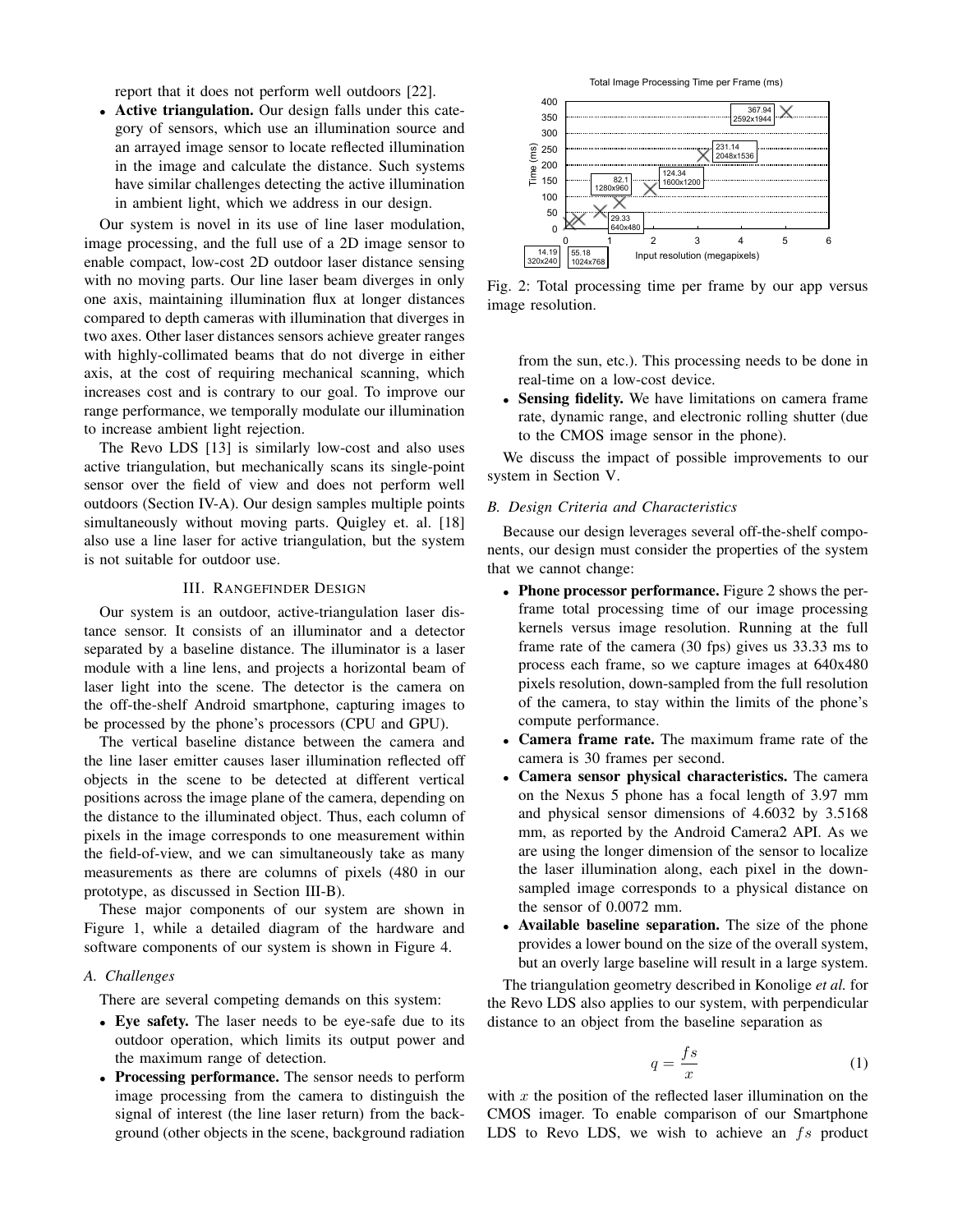

Fig. 3: Geometry of angle to object. The angle  $\theta$  is calculated from the y position of the laser illumination in the image.

comparable to the  $fs = 800$  of [13], and thus must maximize our baseline separation, as our focal length is fixed and smaller than that of the Revo LDS. We choose our baseline separation to be 155mm, slightly longer than the length of the phone, in order to keep the system compact, with the laser attached rigidly to the phone via a 3D-printed mount. The resultant  $fs \approx 615$  provides us with comparable range resolution, minimum distance, and size as the Revo LDS.

To provide readings across the field of view, we use the narrower vertical dimension of the image sensor to triangulate the laser light at multiple angles simultaneously. Equation 2 gives the position  $y$  of the laser illumination on the image sensor, and

$$
\tan \theta = \frac{y}{f} \tag{2}
$$

Thus, our angular sensitivity is dependent on the position  $\eta$ on the image sensor and the physical camera characteristics:

$$
\frac{d\theta}{dy} = \frac{f}{f^2 + y^2} \tag{3}
$$

where  $dy$  is the width of a pixel: 3.5168 mm / 480 pixels. Angular resolution is lowest in the center of the field of view, with an angular resolution of 0.1057 degrees, and highest at the edge, with an angular resolution of 0.09513 degrees.

# *C. Ambient Light Rejection*

Typically, the use of a line laser will result in the laser energy being spread out over the line, making it difficult to detect the reflected illumination at longer distances. We add a 20nm bandpass filter to reduce most of the ambient light flux. We also modulate the laser and perform additional processing on the phone to further reject ambient light.

The modulation of the laser is controlled by the smartphone through a microcontroller connected via the Android USB Host API. The laser is pulsed on alternate frames. Due to the electronic rolling shutter on the camera, the laser pulse must last for the entire frame capture duration of 1/30 s, rather than just the image exposure time.

The app tracks per-pixel luminosity transitions between frames and counts how many occur on-off or off-on as expected from knowledge of the laser pulse modulation. When the number of matched transitions detected reaches



Fig. 4: Block diagram of hardware and software components.

a threshold (4 in our experiments), the pixel is tagged as having the modulated laser illumination present. Requiring a number of matched transitions imposes a latency penalty of threshold/framerate seconds before a new range reading can be detected. A threshold of 4 imposes a latency of 0.133 seconds, comparable to that of the Revo LDS, which cannot detect an object's distance until it has physically scanned across it. At a 5 Hz scan rate, the latency of the Revo LDS can range from 0 to 0.2 seconds.

This algorithm provides good rejection of ambient noise; Figure 5 shows the input image on the right, and the detected laser illumination on the left, highlighted by the blue boxes. The phone is able to process images at 30 Hz, the maximum framerate of the camera. The image processing is accelerated on the CPU and GPU through the use of RenderScript, Android's parallel computing framework.

## *D. Eye-Safety*

To prevent distraction to passers-by during our outdoors and vehicle experiments, we chose to use a non-visible wavelength of 780 nm for the illumination. and removed the infrared cut-off filter from the smartphone camera. We add a 20 nm optical bandpass filter to further reduce ambient light, as discussed above. The 100 mW line laser is effectively pulsed at 15 Hz with a 50% duty cycle. The lowest Maximum Permissible Exposure (MPE) is  $5.8 \times 10^{-5} J/cm^2$  given by



Fig. 5: Right: input image. Left: algorithm output.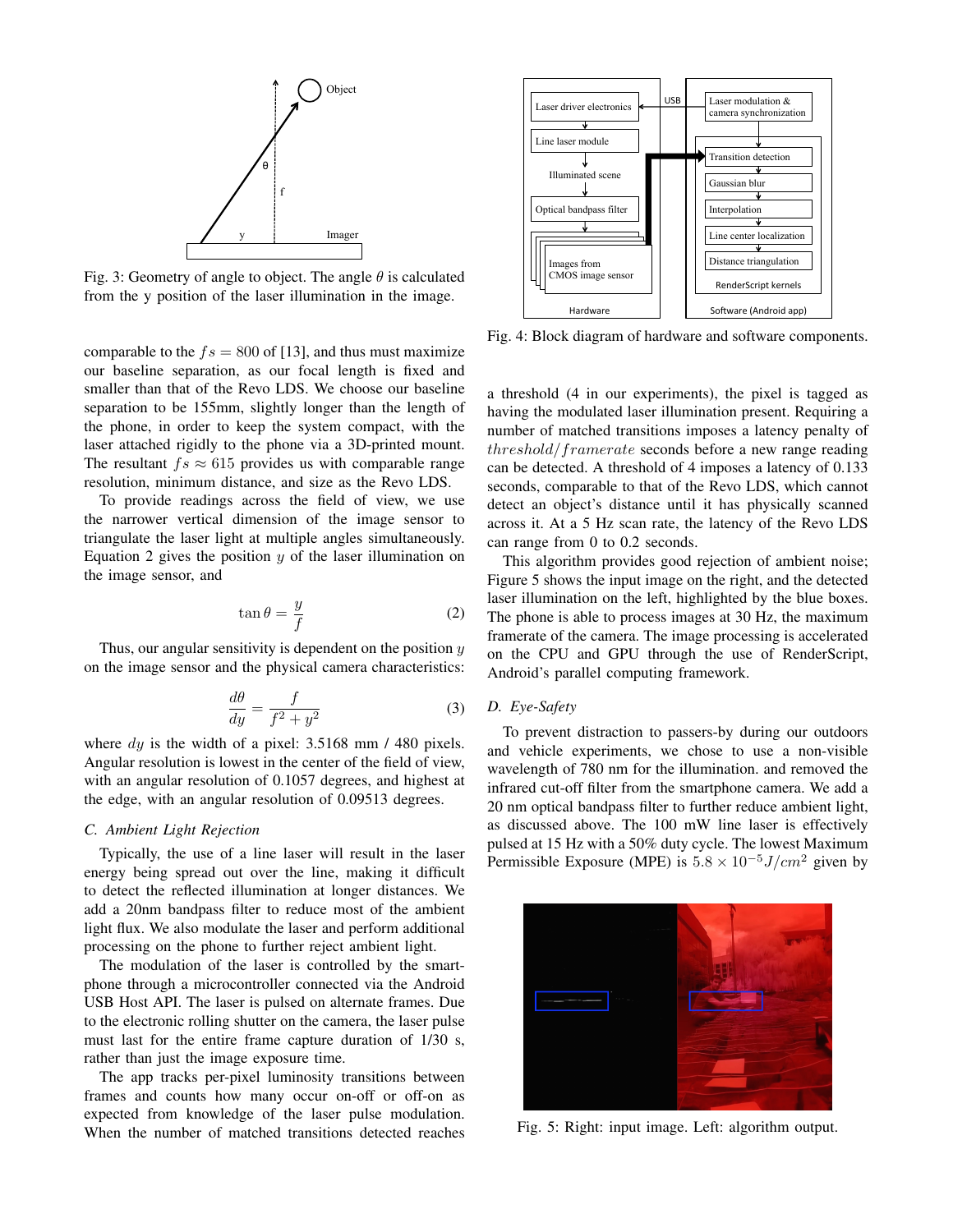the equation for a repetitively pulsed laser [5]:

$$
\frac{1.8C_a t^{0.75} \times 10^{-3}}{n^{1/4}}
$$
 (4)

where  $C_a = 10^{2(0.78 - 0.7)}$ ,  $t = 1/30s$ , and  $n = 150$  pulses in 10 s (natural motion of the eye). The power absorbed by the retina if looking directly into the laser beam falls off quickly with distance due to the very wide 60 degree horizontal divergence. For safety, we assume all of the energy within the vertical divergence of the beam falls on the retina of the eye and we do not include energy loss through the air. Thus, the minimum eye safe distance or Nominal Ocular Hazard Distance (NOHD) at which the MPE is not exceeded is 1.45 m, given by:

$$
A \times MPE = Pt \frac{w}{2D \tan(divergence/2)}
$$
 (5)

where  $A = 0.385 \, \text{cm}^2$  is the area of the pupil, P is the pulse power, D is the NOHD, and  $w = 0.7$ cm is the pupil width (with all of the beam's vertical width falling on the pupil).

There are multiple ways to accomplish this: the system can include an interlock mechanism that reduces the power or disables the laser when a closer object is detected, or for integration into larger systems such as vehicles, a physical shroud around the system can prevent exposure closer than the NOHD. Alternatively, with global shutter sensors, which are becoming available in commodity smartphones (Section V), the pulse duration could be reduced from 33.33 ms to the exposure time of 3 ms, increasing the MPE by 5.6x, reducing NOHD to 0.26 m.

## *E. Laser Line Localization*

To localize the laser line within the image, we first gaussian blur the image to spread out saturated pixels and reduce noise to better locate the center of the line in each column of pixels, and then interpolate the image of the line 2x to improve subpixel accuracy along each column. The interpolation is limited by the processing time of our unoptimized prototype software, and affects our range resolution at longer distances. Figure 6 shows total image processing time for other interpolation factors at an input resolution of 640x480. After interpolation, we find the center of the laser light in the row using the maximum value. Finally, to improve the subpixel localization accuracy, we calculate the centroid with the 8 neighboring pixels on each side of the center.



Fig. 6: Total processing time per frame vs. interpolation.

## *F. Calibration*

The range errors of the system primarily come from:

- The angle between the laser and the camera. This comes from inaccuracy in the 3d-printed mount, inaccuracy of the low-cost line laser diode alignment, and misalignment and distortion from the line lens on the laser. Due to the use of a line laser with a slightly greater horizontal divergence than the field-of-view of our camera, the system can tolerate misalignment (up to +/- 6 degrees) of the laser within the plane of the emitted line, as a rotation of the laser within that plane still results in pixels across the field-of-view being illuminated with reflected laser light. We rely on manual alignment of laser module around its longitudinal axis and perform a single calibration that is applied to all rays, but a per-ray error calibration would better reduce systematic error across the field of view.
- Residual lens distortion. The known lens distortion is corrected for by Android's camera software subsystem, but there may be residual distortion due to manufacturing and alignment variation in the camera module.

Similarly to [13], we address these errors by calibrating a 1/x curve fit (Figure 7) between our localized laser positions in the raw image and the distance to a white (greater than 90% reflectivity) calibration target, with more weight given to longer distances because the higher slope results in greatly magnified localization errors. We use an LDS from a Neato XV-11, which is based on the device from [13], to provide our baseline of known distances. The curve fit is imperfect, and errors remain after calibration, shown in Figure 8. To correct for remaining error, we use table of offsets from the actual distance, applied with interpolation above distances of 1.0 m, which eliminates the effects of calibration errors, but subsequent mechanical flex of the 3d-printed mount could cause further calibration errors to manifest.



Fig. 7: Calibration readings and 1/x curve fit.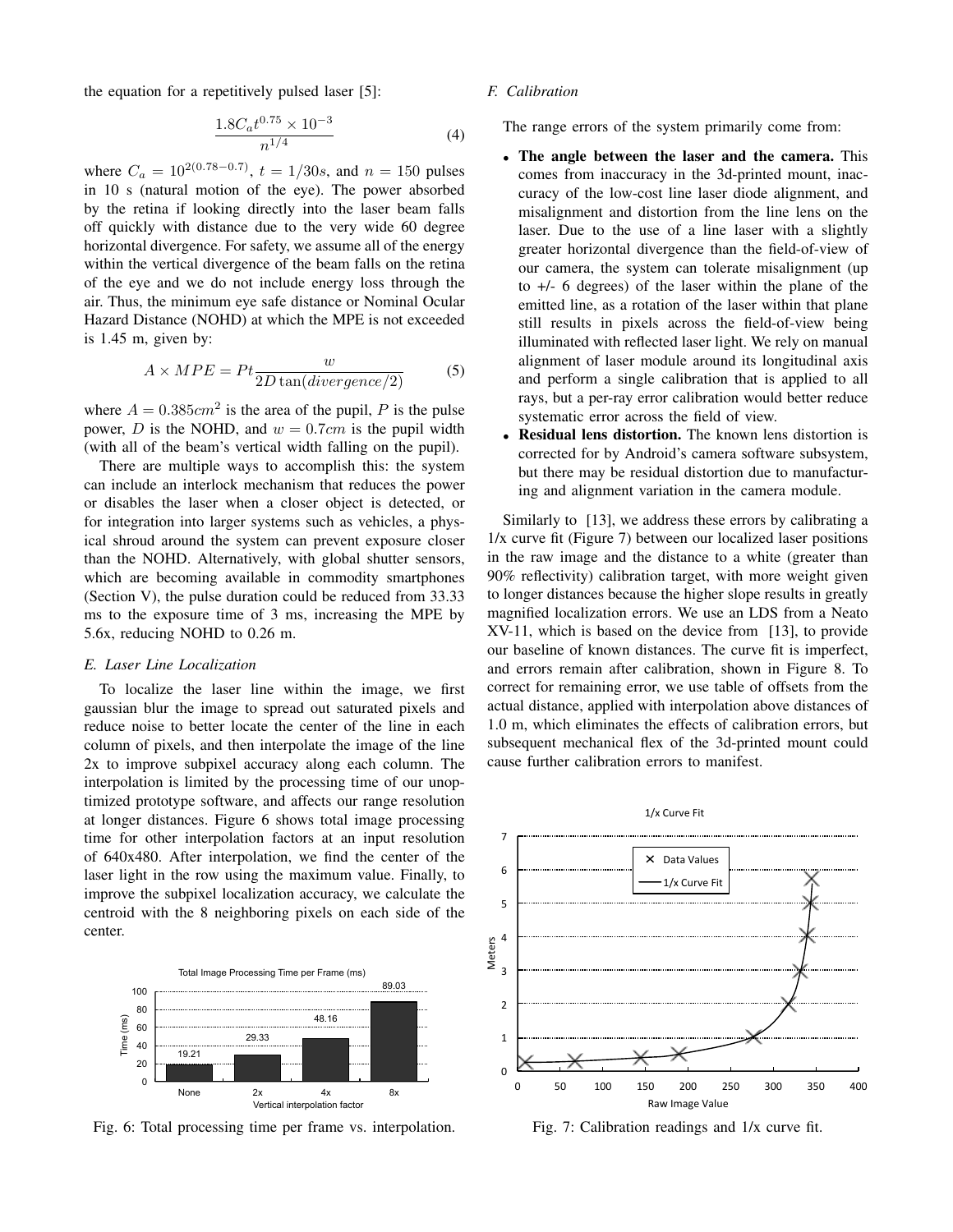250 200 150 Error (mm)  $Error (mm)$ 100 50 0 -50 0.25 0.3 0.4 0.5 1 2 3 4 5 5.8 Range distance (m)

Calibration Error

Fig. 8: Calibration error after 1/x curve fit.

# IV. PERFORMANCE EVALUATION

We evaluated our phone-based laser distance sensor by first characterizing its distance sensing performance outdoors, and then characterizing the system in an example application scenario: obstacle detection for an outdoor autonomous vehicle.

## *A. Outdoor Distance Sensing Evaluation*

We tested Smartphone LDS outdoors by mounting it next to the XV-11 device, depicted in Figure 9, and measured range error vs. distance for white targets (90% reflectance) and black targets (10% reflectance) under the following scenarios:

- Outdoors, with target surface shaded from sunlight.
- Outdoors, with target surface under direct sunlight.

Figure 10 shows the maximum range achieved by each system outdoors in our measurements. Smartphone LDS is consistently able to detect further targets than the XV-11.

Figure 11a shows the total error for white and grey targets. We also include the measurements from the calibration



Fig. 9: Experimental setup of Smartphone LDS vs. XV-11.

Maximum Range Distance Outdoors



Fig. 10: Maximum range distance comparison.

for comparison, performed indoors with a white target. Figure 11b shows the XV-11 unit tested under the same conditions for comparison, but we do not have the calibration data for it. Measured errors are comparable to those in [13].

Our standard deviation error remains under 10 mm indoors for all ranges, and under 2 mm outdoors to 1 meter. At 3 meters, Smartphone LDS was unable to detect targets under direct sunlight.

Smartphone LDS was also unable to obtain range readings at 0.25 m for black targets: the low reflectance combined with undesirable vignetting at the edge of the image caused by our undersized off-the-shelf bandpass filter such that the system could not find bright enough reflected laser light. In our outdoor scenarios, there was unintentional movement of the targets due to wind and hand movements contributing to standard deviation error for both devices.

## *B. Obstacle Detection Evaluation*

We also evaluate our system in an example scenario of obstacle detection for a low-speed autonomous vehicle, mounting it on the front bumper of the testbed vehicle in [1] that is also equipped with a SICK LMS 291 LIDAR sensor, used as a baseline. The LMS 291 provides a 180 degree field of view, performing measurements at 75 Hz with 10 mm range resolution,  $+/- 15$  mm range accuracy, and 0.25 degree angular resolution. The range of the LMS 291 and other similar laser distance sensors is many tens of meters, an order of magnitude more than our sensor's range, putting them in a different class in both cost and performance. Even with a much more limited range, our sensor is still useful for obstacle detection for low-speed autonomous vehicles, and/or for other low-cost mobile robots where the cost of a sensor like the LMS 291 is prohibitive.

Thus, we evaluated the system in three common obstacle avoidance scenarios, illustrated in Figure 13.

- 1) Obstacle (pedestrian) moving towards and away from front of vehicle.
- 2) Obstacle (pedestrian) crossing in front of vehicle.
- 3) Vehicle moving towards and away from stationary object (cardboard box).

Table III shows the minimum distance (out of 5 trials) at which each object was detected by any one of the 2D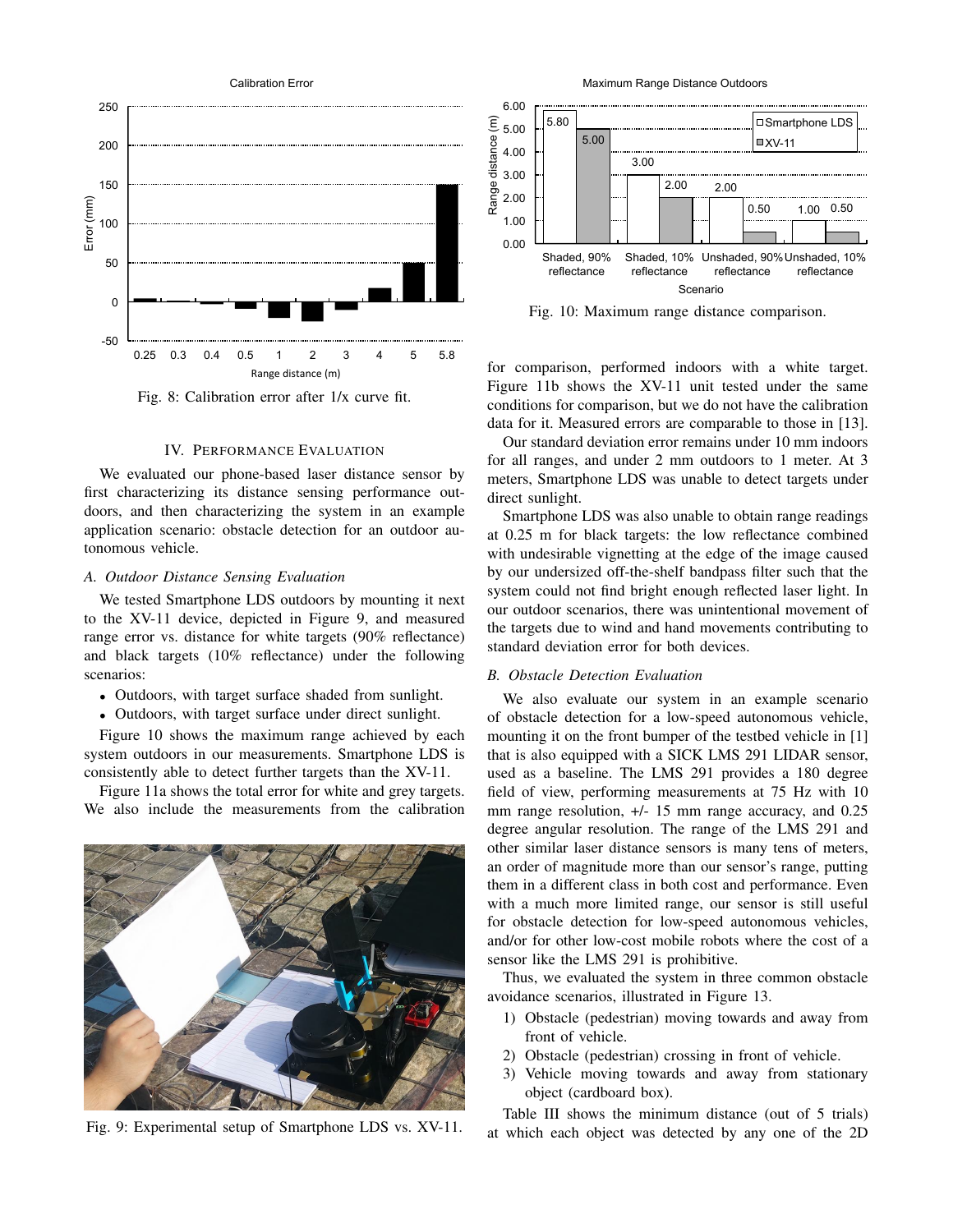

Fig. 11: Total error comparison.

measurements across the field of view. We assume instantaneous braking upon detection at a comfortable deceleration of  $a = 3.4m/s^2$  for collision avoidance [14]. The detection distance is our available braking distance, and Equation 6, relating stopping distance and constant deceleration, gives the maximum vehicle speeds at which a collision can still be avoided (Table III).

$$
v = \sqrt{2ad} \tag{6}
$$

In our experiments, there was significant rolling shutter distortion and vibration in the image due to vibration of the vehicle, to which Smartphone LDS was rigidly attached, which impaired transition detection and significantly reduced the range compared to Section IV-A. In comparison, the LMS 291 was able to detect the obstacle at all distances tested. However, Smartphone LDS is still able to provide sufficient performance for obstacle avoidance at speeds ranging from 14.8 to 18.5 km/h in the scenarios.

TABLE III: Stopping Distance and Corresponding Speed

| <b>Scenario</b> | <b>Detection distance</b> | Collision can be avoided under |
|-----------------|---------------------------|--------------------------------|
|                 | $2.5 \text{ m}$           | 14.8 km/h $(4.1 \text{ m/s})$  |
|                 | $2.8 \text{ m}$           | 15.7 km/h $(4.4 \text{ m/s})$  |
|                 | 3.9 m                     | 18.5 km/h $(5.1 \text{ m/s})$  |

#### V. DISCUSSION AND CONCLUSION

Our range resolution, angular resolution, maximum range, and detection latency are limited by the performance of



Fig. 12: Vehicular mount for system and experimental setup.

the camera sensor and processor performance. The rapid improvement of mobile cameras and processors is the key motivation behind the design of Smartphone LDS, and we discuss the potential improvements that could be realized.

## *A. Smartphone camera*

The CMOS image sensor on the Nexus 5 constrained some aspects of our system performance. To improve it, we could use sensors with the following features beyond the limits of the Android device with:

- Global shutter. A global shutter would allow reducing our laser pulse duration from the rolling shutter duration, 33.3 ms, to the exposure time, typically 0.5 to 3 ms. This improves range by allowing shorter and stronger laser pulses and/or improved eye-safety hazard distance. Global shutter sensors targeting computer vision are beginning to appear in mobile devices [16], such as the Amazon Fire Phone [15].
- High frame-rate. This reduces detection latency and improves rejection of other periodic signals that might naturally occur in the scene. Many newer phone cameras already support high frame-rates up to 240 frames per second, a 12x improvement, and our exposure time is already low enough to allow these high frame-rates.



Fig. 13: Diagram of obstacle avoidance scenarios.